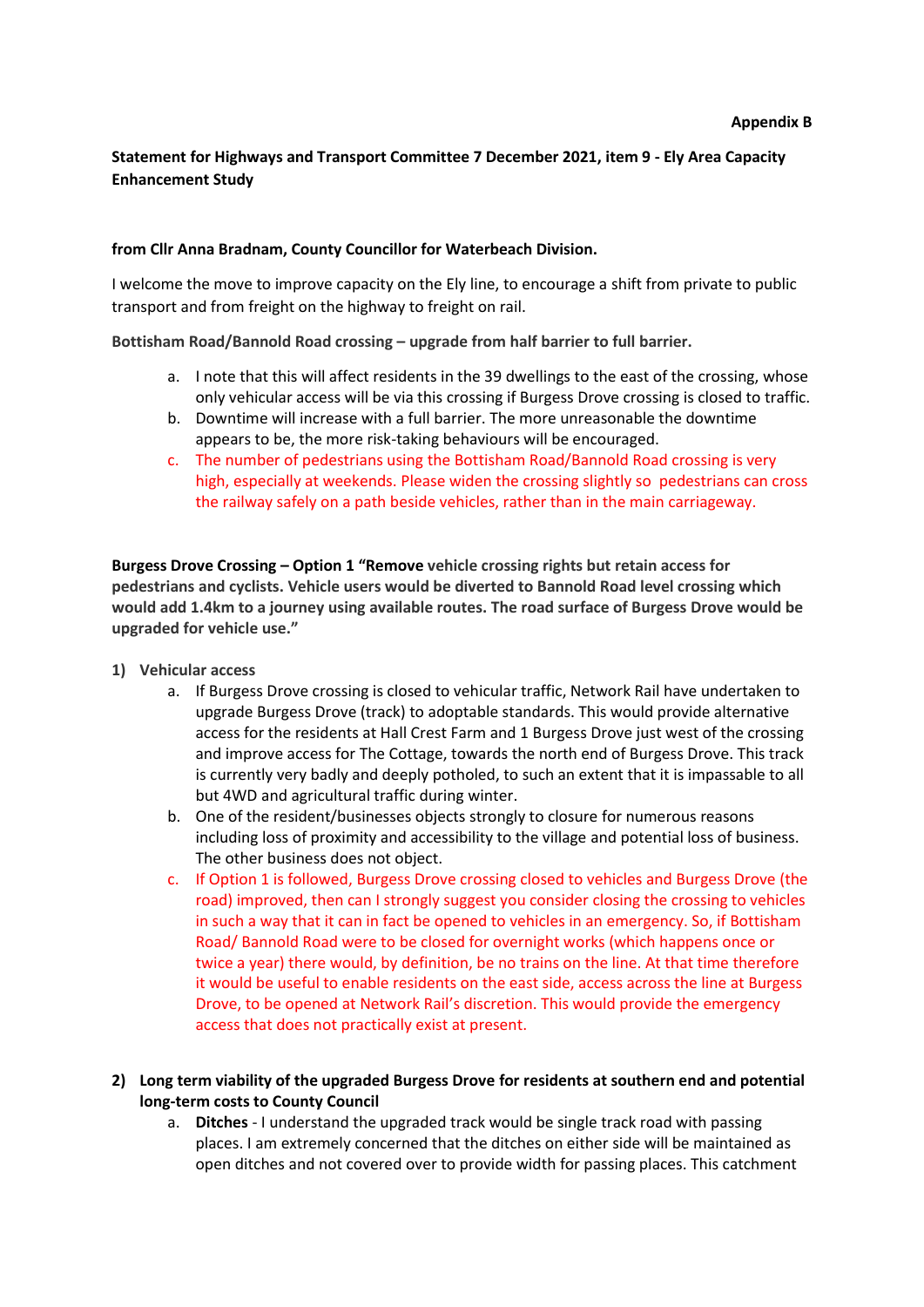drains into the Award Drain at Bannold Drove which is pumped into the River Cam at Bottisham Locks. It is essential that these ditches can be maintained and kept clear.

- b. **Long-term maintenance** Even if initially built to adoptable standards, the cost of maintenance would fall to the County Council in perpetuity. The Drove runs across peat and the area floods in winter, so establishing a road to adoptable standard would be one thing but long-term maintenance would be entirely different kettle of fish. Note the platform extension at Waterbeach Railway Station had to be on a floating pontoon system, because the peat is so unstable.
- c. **Isolation and Safety** For residents at the southern end this would be their only vehicular access and yet it would be a single track with passing places, running between ditches, with no barrier between the carriageway and those ditches, prone to ice in winter, very remote and dark (unless lit). I am concerned about the safeety of this road.
- **d. Initial and ongoing costs** If Burgess Drove was the only access for the residents near the Burgess Drove crossing – the Drove would have to be on a massively improved subbase all along this northbound stretch, with street lighting. If permitted it would be reassuring to see crash barriers to stop vehicles sliding into the steep drainage ditches on either side. I suspect this would cost NR millions to build and subsequently would cost the County Council millions over the years to maintain it.

**Option 2: Close Burgess Drove Level crossing. All road users would be diverted to the Bannold Road crossing. For pedestrians and cyclists this would add a 600 metre journey to cross the railway, with vehicles following the 1.4km diversion as in Option 1. The road surface of Burgess Drove (east of the crossing) would be upgraded for vehicle use. The footpath to Waterbeach would be upgraded to cater for pedestrians and cyclists and would provide a new route to the east side of Burgess Drove level crossing**

- a. I object strongly to Option 2. Closure of the crossing to all users would be completely unacceptable to the residents on both sides of the crossing.
- b. The diversion route for vehicles attracts the same concerns as listed above.
- c. This route is a historic walking route from the village, giving access to the river.
- d. The diversion route for pedestrians and cyclists via Station Road level crossing and along the eastern side of the railway – adding 600m to the journey – is impractically long and inconvenient, even for a leisure user. This would prompt all those who currently walk to their allotment, to go by car. Network Rail would be encouraging modal shift in the wrong direction if they did this – away from active travel and to use of vehicles. This would be highly undesirable when we are mindful of climate change.
- **3) Instead of closing to vehicles, the reasons to upgrade the crossing at Burgess Drove to make it safer.**
	- a. Please give serious consideration to maintaining a vehicular crossing, with an upgrade to electric barriers. There are already lights at the crossing, which indicate when it is safe to cross. There is already a light at Burgess Drove which warns if it is safe to cross or not. Visibility is excellent as the line is straight here. It is close to the current railway station so trains can be seen easily and most are moving relatively slowly. Even if the railway station moves, trains would presumably need to be at modest speed because of the level crossing at Station Road, Waterbeach.
	- b. I note the residents of 1 Burgess Drove have made a careful analysis of the proposals for crossings to the north. They point out that at other crossings numerous different options have been considered including upgraded barriers, a viaduct footbridge, a bypass and